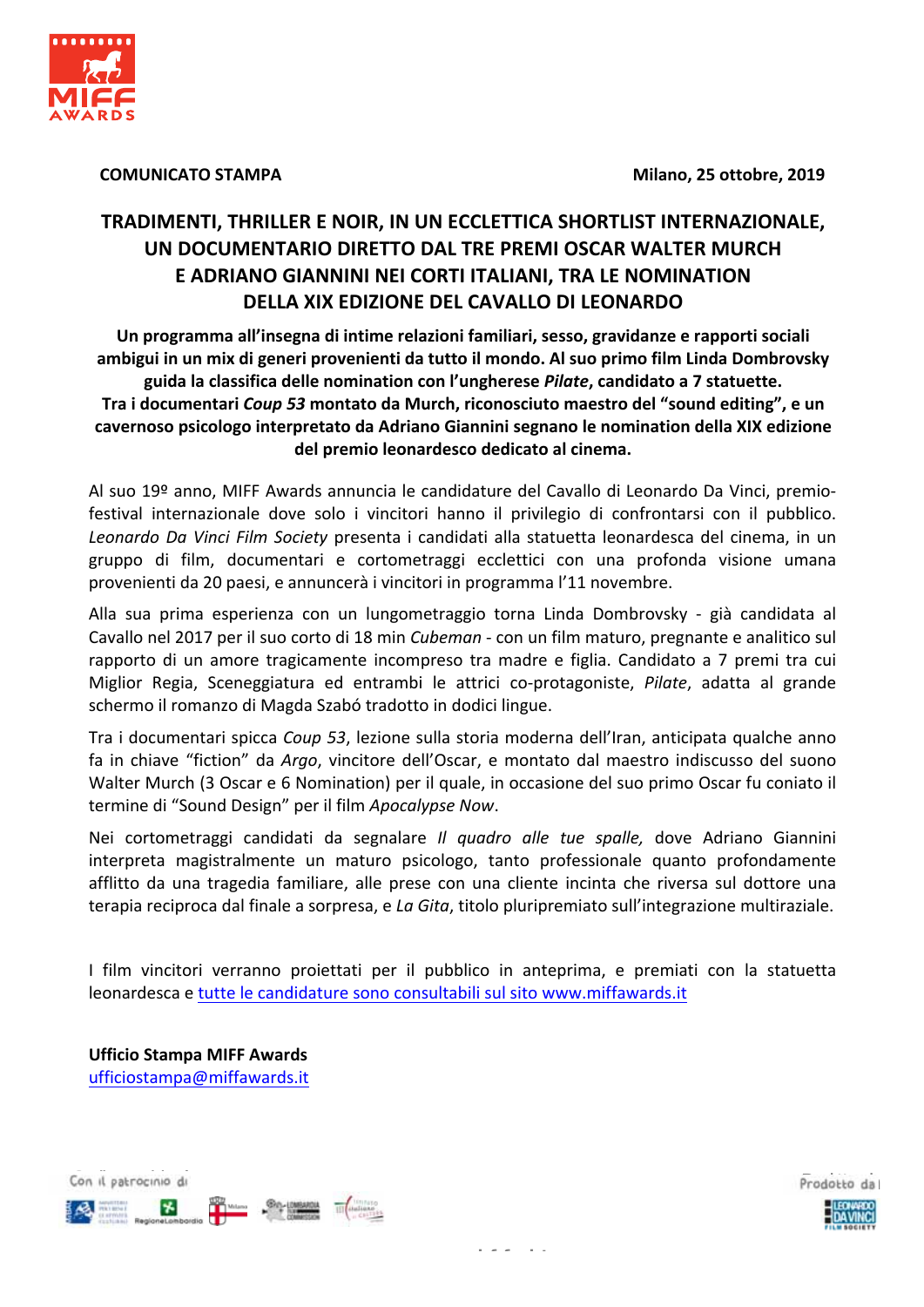

# **MIFF AWARDS 2019 - CANDIDATURE PER CATEGORIA**

# **• MIGLIOR REGIA**

**Jouliks**  Mariloup Wolfe **Macabre**  Marcos Prado **Pilate**  Linda Dombrovsky **Les Salopes or the Naturally Wanton Pleasure of Skin**  Renèe Beaulieu **Remain**  Minkyung Kim

## **• MIGLIOR RECITAZIONE MASCHILE**

**Jouliks**  Victor Andres Trelles Turgeon **Grand CanCan**  Pavel Ivanov **Macabre**  Renato Goes **When Love Blossoms** Di Liu **A State of Madness**  Luis Jose German **Frank and Ava**  Rico Simonini

#### **• MIGLIOR CINEMATOGRAFIA**

**Jouliks**  Jonathan Decoste **A State of Madness**  Luis Enrique Carrión **Pilate**  Dávid Hartung **Grand CanCan**  Dmitríy Ulyukaev **How to live this world**  Joonyoung Kim

### **• MIGLIOR SCENEGGIATURA**

**Jouliks**  Marie-Christine lê-huu **The Night of the Two Moons**  Miguel Ferrari **Pilate**  György Somogyi, Sándor Szélesi **Les Salopes or the Naturally Wanton Pleasure of Skin**  Renèe Beaulieu **A State of Madness**  Waddys Jaquez, Lenin Compres

## **• MIGLIOR RECITAZIONE FEMMINILE**

**Pilate**  Ildikó Hámori **How to live this world**  Eun-woo Lee **Pilate**  Anna Györgyi **The Night of the Two Moons**  Prakriti Maduro **Les Salopes or the Naturally Wanton Pleasure of Skin**  Brigitte Poupart **Frank and Ava**  Emily Elicia Low

## **• MIGLIOR MONTAGGIO (fiction e documentari)**

**Pilate**  Mezei Áron **Putting Lipstick on a Pig**  Johan Karrento **Coup 53**  Walter Murch **The Great Journey**  Marc Bruckwilder **Acta Non Verba**  Aurora Vögeli

#### **• MIGLIOR FILM**

Questa categoria è decisa esclusivamente dal pubblico tra i vincitori, durante le proiezioni.

# **MIFF AWARDS 2019 - CANDIDTURE PER FILM**

 *i f i talentarist* **i t** 

#### **MIGLIOR FILM**

**1. Pilate** – 7 Nominations **(Hungary)** - Worldwide Premiere Best Film; Best Directing; Best Screenwriting; Best Acting Performance Female; Best Acting Performance Female; Best Cinematography; Best Editing. **2. Jouliks** – 5 Nominations **(Canada)** - Worldwide Premiere Best Film; Best Directing; Best Screenwriting; Best Cinematography; Best Acting Performance Male **3. Les Salopes or the Naturally Wanton Pleasure of Skin** – 4 Nomination **(Canada)** Best Film; Best Directing; Best Screenwriting; Best Acting Performance Female

Con il patrocinio di Prodotto da